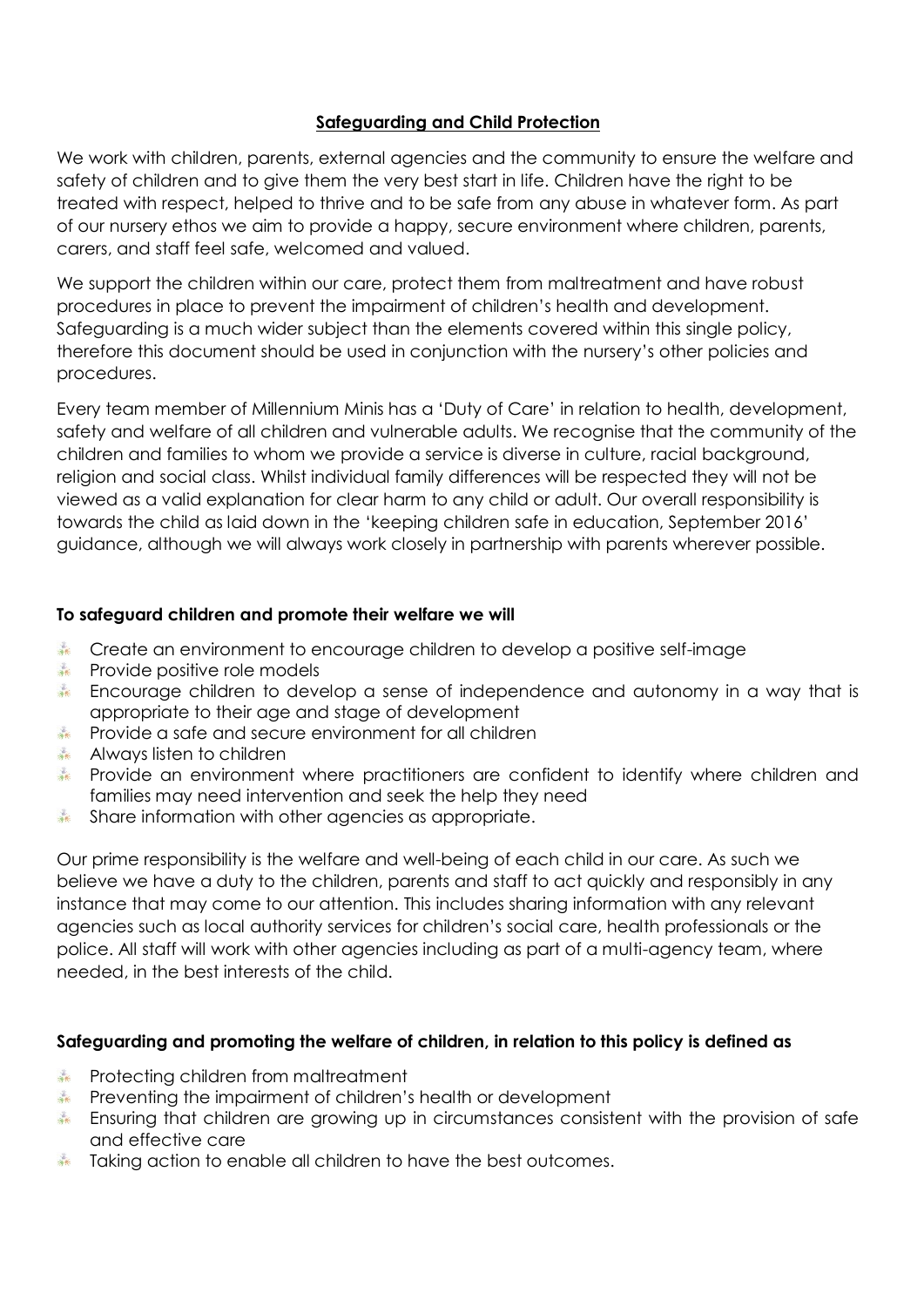### **The nursery aims to**

- Keep the child at the centre of all we do
- Ensure staff are trained to understand the safeguarding policy and procedures, are alert to identify possible signs of abuse, understand what is meant by child protection and are aware of the different ways in which children can be harmed, including by other children through bullying or discriminatory behaviour
- Ensure that all staff feel confident and supported to act in the best interest of the child share information and seek the help that the child may need
- Ensure that all staff are familiar and updated regularly with child protection training and procedures and kept informed of changes to local/national procedures
- Make any referrals in a timely way, sharing relevant information as necessary in line with procedures set out by the Local Safeguarding Children Board
- Ensure that information is shared only with those people who need to know in order to protect the child and act in their best interest
- Ensure that children are never placed at risk while in the charge of nursery staff
- Take any appropriate action relating to allegations of serious harm or abuse against any person working with children, or living or working on the nursery premises including reporting such allegations to Ofsted and other relevant authorities
- Ensure parents are fully aware of Safeguarding policies and procedures when they register with the nursery and are kept informed of all updates when they occur
- Regularly review and update this policy with staff and parents where appropriate and make sure it complies with any legal requirements and any guidance or procedures issued by the Local Safeguarding Children Board.

### **Designated Safeguarding Lead and Essential Contacts:**

**Minis:**

**Millennium Minis Designated Safeguarding Lead:** Lorraine Smith, Nursery Manager

**Minis Designated Safeguarding Deputy:** Julie Coackley, Childcare Director

**Local Authority:**

**Greenwich Multiagency Safeguarding Hub** (MASH): 020 8921 3172

**Social Care and Safeguarding Emergency Duty Team:** 020 8854 8888

**Designated Officer (DO aka LADO) Manager:** Winsome Collins; 020 8921 3930

**Greenwich Safeguarding Children's Board:** 020 89214477

**NSPCC whistleblowing helpline:** 0800 028 0285.

These contacts are displayed in each office, playroom and team room.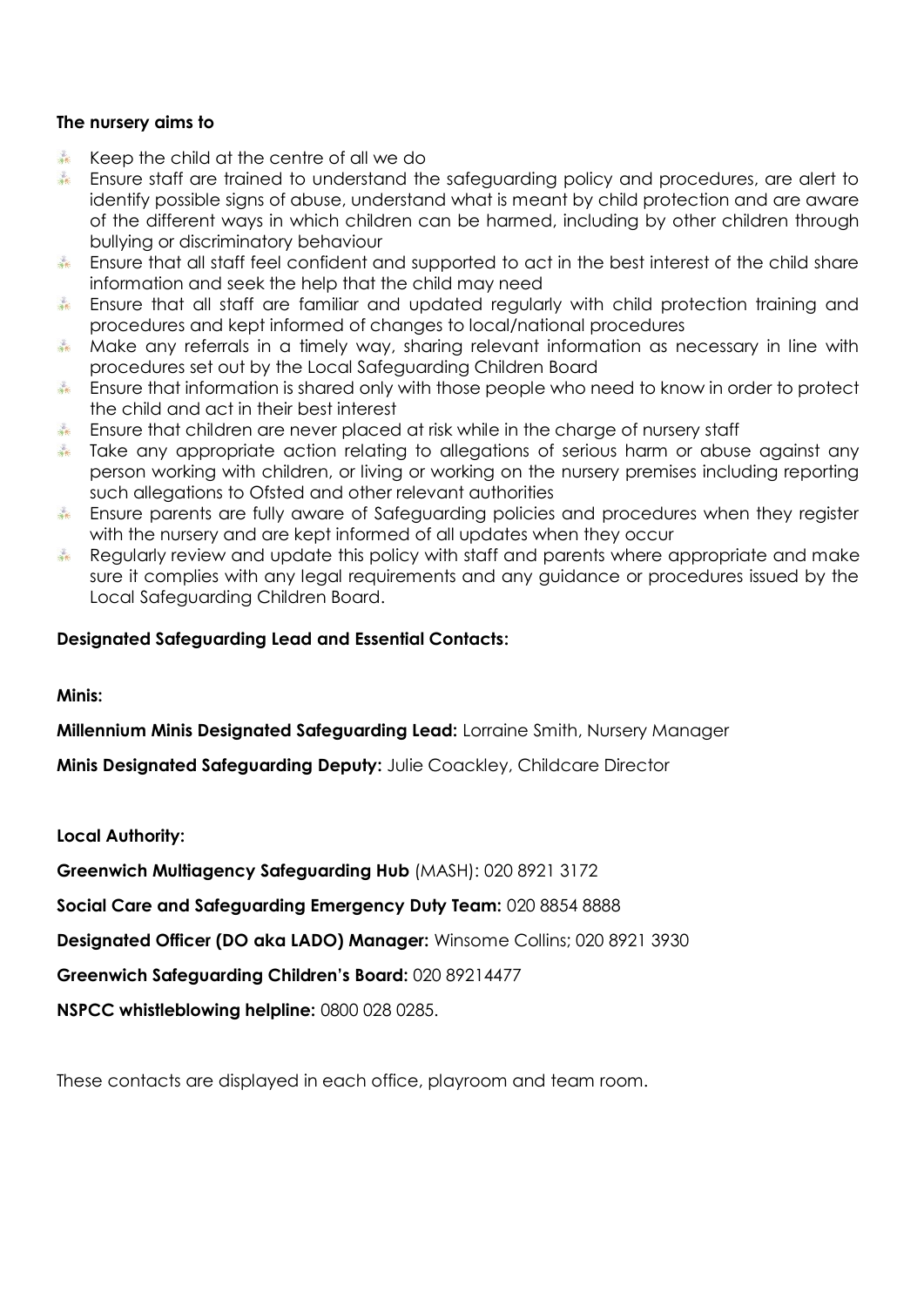### **Procedures to follow if you are concerned a child is being abused**

Abuse and neglect are forms of maltreatment of a child. Somebody may abuse or neglect a child by harming them, or by failing to act to prevent harm. Children may be abused within a family, institution, or community setting by those known to them or a stranger. This could be an adult or adults, another child or children.

If you feel a child is in immediate danger or risk of harm a referral should be made to children's social care and/or the police immediately. Anyone can make a referral. If you wish to make an immediate referral, please call the Royal Borough of Greenwich MASH (Multi-Agency Safeguarding Hub) team. Alternatively contact the NSPCC whistleblowing helpline.

The nursery is aware that abuse does occur in our society and we are vigilant in identifying signs of abuse and reporting concerns. Our practitioners have a duty to protect and promote the welfare of children. Due to the many hours of care we are providing, team may often be the first people to identify that there may be a problem. They may well be the first people in whom children confide information that may suggest abuse or to spot changes in a child's behaviour which may indicate abuse.

### **Minis 5-point plan to dealing with a safeguarding concern:**

### **Stage one: Recognise**

#### **Stage two: Respond**

### **Stage three: Report**

➢ **Injuries from home**

### **Stage four: Record**

### **Stage five: Review**

### **Recognise a possible concern**

The signs and indicators listed below may not necessarily indicate that a child has been abused, but will help us to recognise that something may be wrong, especially if a child shows a number of these symptoms or any of them to a marked degree.

Indicators of child abuse

- **Failure to thrive and meet developmental milestones**
- Fearful or withdrawn tendencies
- Aggressive behaviour
- Unexplained injuries to a child or conflicting reports from parents or staff
- **Repeated injuries**
- Unaddressed illnesses or injuries.

### **Respond appropriately**

We will support children by offering reassurance, comfort and sensitive interactions. We will devise activities according to individual circumstances to enable children to develop confidence and self-esteem within their peer group.

Take time to listen to the child, allow them time to talk if disclosing, ask open questions and do not put words in their mouth.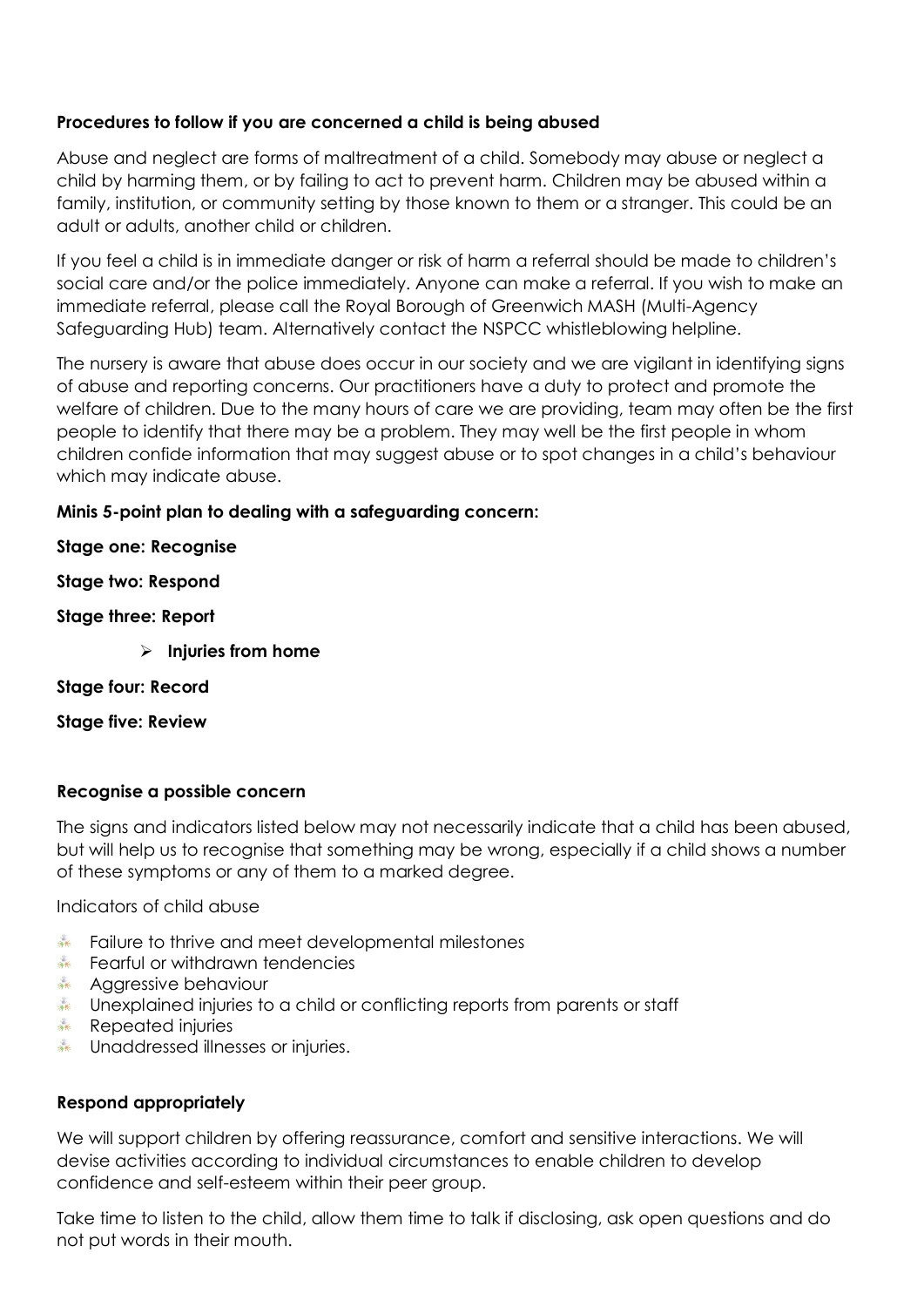Do not promise to keep it a secret, explain that they have done the right thing and that you will need to tell someone.

If you observe a mark on a child maintain the child's dignity and discreetly ask the room lead or manager to look at the mark of concern.

If an adult discloses a child protection concern ensure you give them time to talk, take the parent into the office or a private space to discuss their concerns. Support them with finding safety if needed.

### **Report or refer your concerns**

As soon as possible after a disclosure or concern raised details must be logged accurately.

Team must report concerns to the Designated Safeguarding Lead (DSL) immediately, in their absence they should report to the Safeguarding Deputy.

It may be thought necessary that through discussion with all concerned the matter needs to be raised with the local authority children's social care team and Ofsted. The DSL and team maybe involved to supply details of any information/concerns they have with regard to a child, a referral to the Multi Agency safeguarding Hub (MASH) may be required and the nursery expects all members of staff to co-operate with the local authority children's social care, police, and Ofsted in any way necessary to ensure the safety of the children.

### ➢ **Injuries from home**

All signs of marks/injuries on a child, when they come into nursery will be recorded as soon as noticed by a staff member on an accident from, clearly labelled: INJURY FROM HOME

The incident will be discussed with the parent at the earliest opportunity and the parent will be asked to sign the completed accident form.

If there appear to be any queries regarding the injury, the frequency of injuries or concerns for the child's welfare the matter will be escalated as a safeguarding concern in line with this policy.

# **Record your observations, concerns and actions**

Team should make an objective record of any observation or disclosure, supported by the Designated Safeguarding Lead, within 48 hours. This record should include:

- **Example 1** Child's name
- **Example 2** Child's address
- Age of the child and date of birth
- Date and time of the observation or the disclosure
- **Exact words spoken by the child**
- Exact position and type of any injuries or marks seen (use the body map on the accident form)
- Exact observation of any incident including any other witnesses
- Name of the person to whom any concern was reported, with date and time; and the names of any other person present at the time
- Actions to be taken by the team member or DSL
- Any discussion held with the parent(s) (where deemed appropriate).

These records should be signed by the person reporting this and the DSL, dated and kept in a separate confidential file.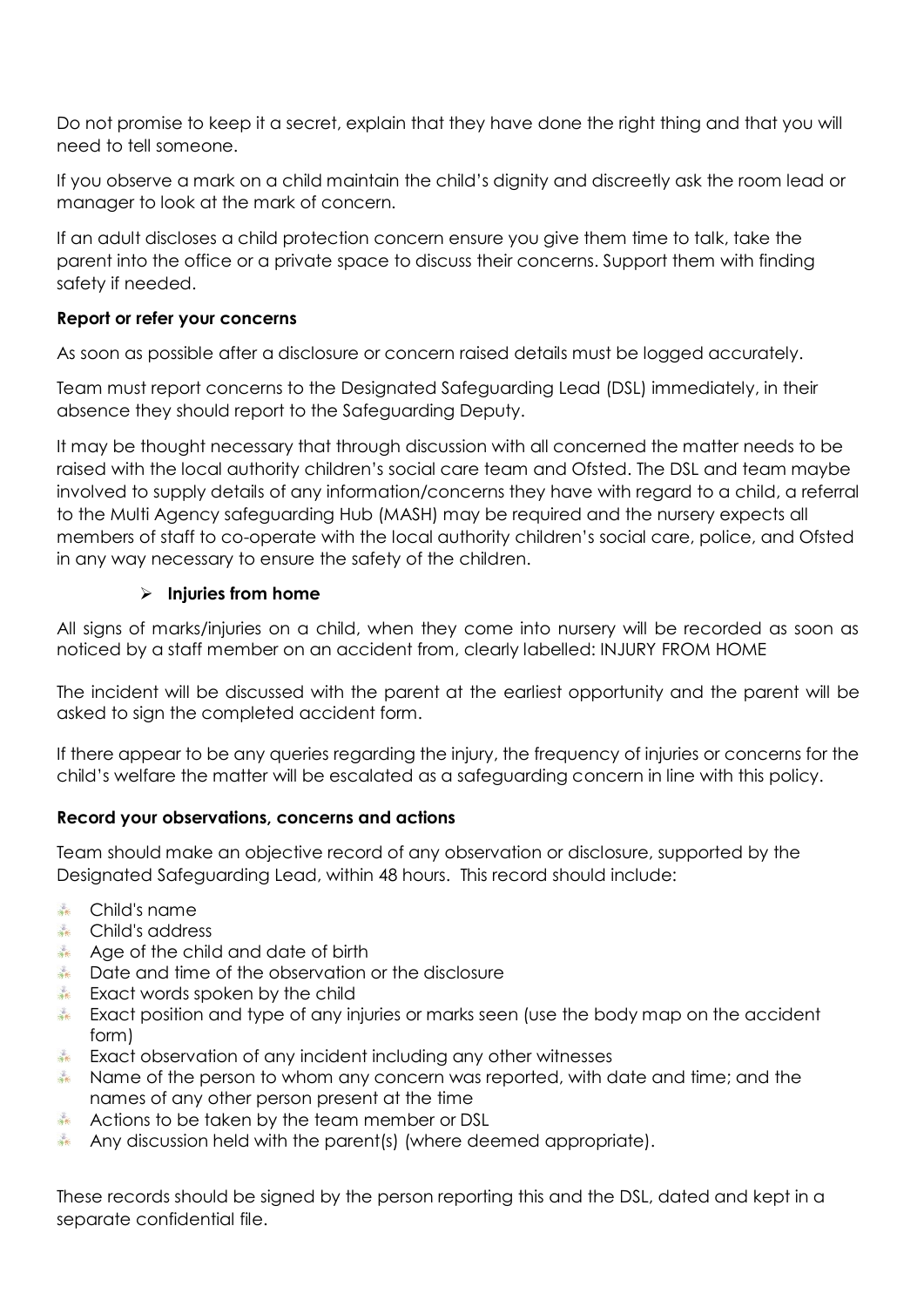Staff must not make any comments either publicly or in private about a parent or staffs supposed or actual behaviour.

### **Review and continue to monitor**

All safeguarding concerns are reviewed at bimonthly mangers meetings. Any follow up actions or enquiries are agreed and carried out by the DSL. In the case of a serious incident this monitoring would be more frequent.

Practitioners working directly with the children should continue to be vigilant for and further signs of abuse. Keyworkers should continue to work closely with parents and continue to build positive relationships.

When a case has been referred contact the MASH team or link social worker for regular updates.

Follow may include attending Team Around the Child meetings, Child Protection Conference.

# **Types of abuse, physical and behavioural signs:**

| <b>Physical Abuse</b>                                                                                                                                                                                                                                                                                                                                                                                                                                                                                                                                  |                                                                                                                                                                                                                                                                                                                                                                               |  |
|--------------------------------------------------------------------------------------------------------------------------------------------------------------------------------------------------------------------------------------------------------------------------------------------------------------------------------------------------------------------------------------------------------------------------------------------------------------------------------------------------------------------------------------------------------|-------------------------------------------------------------------------------------------------------------------------------------------------------------------------------------------------------------------------------------------------------------------------------------------------------------------------------------------------------------------------------|--|
| Deliberately causing physical harm to a child. It can involve hitting, kicking, burning,                                                                                                                                                                                                                                                                                                                                                                                                                                                               |                                                                                                                                                                                                                                                                                                                                                                               |  |
| shaking or throwing things. This also includes fabricated or induced illness and FGM.                                                                                                                                                                                                                                                                                                                                                                                                                                                                  |                                                                                                                                                                                                                                                                                                                                                                               |  |
| <b>Physical Signs</b>                                                                                                                                                                                                                                                                                                                                                                                                                                                                                                                                  | <b>Behavioural Signs</b>                                                                                                                                                                                                                                                                                                                                                      |  |
| Unexplained injuries – bruises, cuts, welts,<br>abrasions, burns or fractures. Broken bones<br>(especially under 2 years old).<br>Can't recall or unconvincing inconsistent<br>reasons given for injuries.<br>Injuries untreated or inadequately treated.<br>Injuries on parts of the body where<br>accidental injury is unlikely like cheeks,<br>chest or thighs.<br>Bruising that appears to be finger or hand<br>prints.<br>Cigarette burns or human bite marks<br>Scalds, particularly upward splash marks<br>on the body (caused from standing in | Child wary of adults or a specific individual.<br>Child appears frightened of parents or<br>unnaturally compliant.<br>Aggressive behaviour or severe outbursts.<br>Extremely withdrawn.<br>Changes in behaviour or mood.<br>Shows fear of going home.<br>Flinches when touched or approached.<br>Cruel to animals or others.<br>Aggressive play or acts out violent behaviour |  |
| scalding water).                                                                                                                                                                                                                                                                                                                                                                                                                                                                                                                                       |                                                                                                                                                                                                                                                                                                                                                                               |  |

| <b>Emotional Abuse</b>                                                                      |                                         |  |
|---------------------------------------------------------------------------------------------|-----------------------------------------|--|
| The ongoing emotional mistreatment of a child. It is sometimes called phycological abuse    |                                         |  |
| and can seriously damage a child's emotional health and development. Emotional abuse        |                                         |  |
| can involve conveying they are worthless or unloved, deliberately trying to scare or        |                                         |  |
| humiliate a child or bullying, isolating or ignoring them. All abuse involves some level of |                                         |  |
| emotional abuse, but it can occur alone.                                                    |                                         |  |
| <b>Physical Signs</b>                                                                       | <b>Behavioural Signs</b>                |  |
| Failure to grow or thrive.                                                                  | Compulsive nervous behaviours like hair |  |
| Suddenly develops speech disorder.                                                          | chewing, rocking.                       |  |
| Delayed physical or emotional                                                               | Excessive lack of confidence.           |  |
| development and not attained significant                                                    | Excessive fear of making mistakes.      |  |
| developmental milestones.                                                                   | Unable to cope with praise.             |  |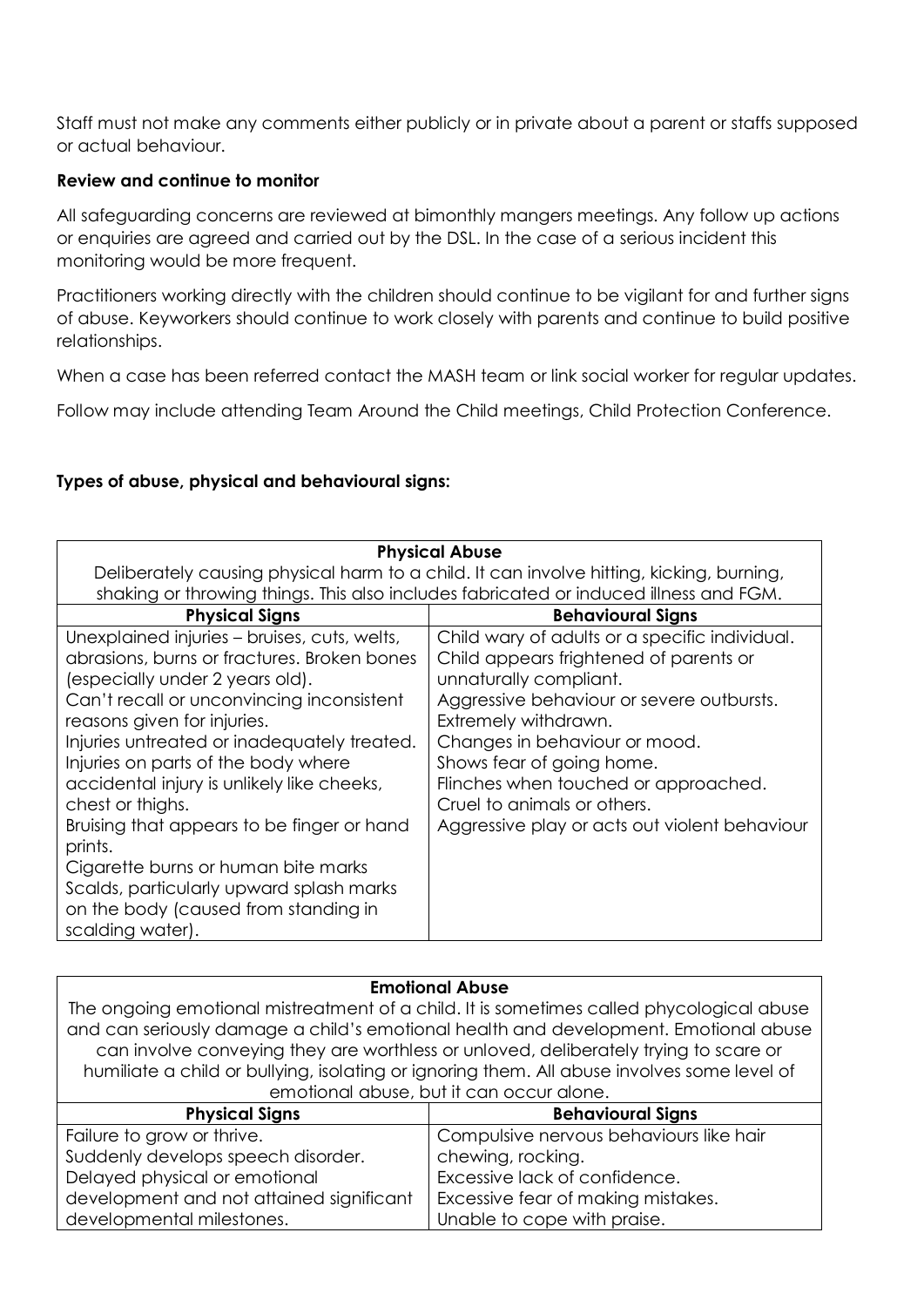| Bed-wetting or bed soiling that has no     | Symptoms of depression, anxiety, withdrawal |
|--------------------------------------------|---------------------------------------------|
| medical cause.                             | or aggression.                              |
| Frequent psychosomatic symptoms -          | Self-harm.                                  |
| headaches, nausea, abdominal pains.        | Overly compliant; too well-mannered; too    |
| Prolonged vomiting or diarrhoea.           | neat and clean.                             |
| Dressed differently from other children in | Displays attention seeking behaviours or    |
| the family.                                | displays extreme inhibition in play.        |
| Has deprived physical living conditions    | When at play, behaviour may model or copy   |
| compared with other children in the        | negative behaviour and language used at     |
| family.                                    | home                                        |

#### **Neglect**

Is the ongoing failure to meet the needs of a child's basic physical and emotional needs, 'likely to result in the serious impairment of their health or development'. A child may be hungry or dirty, without adequate clothing, shelter, supervision, medical or health care. A child may be put in danger or not protected from physical or emotional harm.

| <b>Physical Signs</b>                        | <b>Behavioural Signs</b>                    |
|----------------------------------------------|---------------------------------------------|
| Failure to grow or thrive.                   | Demonstrates a severe lack of attachment to |
| Child is constantly hungry, losing weight or | adults.                                     |
| constantly underweight.                      | Poor social skills.                         |
| Is often unkempt, dirty or smelly. Nappies   | Very demanding of affection and attention - |
| are not changed.                             | may be very clingy.                         |
| Is dressed inappropriately for the weather.  | Compulsively steals or scavenges for food.  |
| Severe nappy rash or skin disorders due to   | No understanding of basic hygiene           |
| lack of hygiene.                             |                                             |
| Untreated medical conditions – no            |                                             |
| treatment for illness or injury.             |                                             |
| Child is frequently tired.                   |                                             |
| Attendance is sporadic or always late.       |                                             |
| Not meeting developmental milestones.        |                                             |

#### **Sexual Abuse**

Is forcing or persuading a child to take part in sexual activities, whether or not the child is aware of what is happening. This can include physical contact or non-contact activities, such as exposure to porn or sexual language.

| <b>Physical Signs</b>                       | <b>Behavioural Signs</b>                   |
|---------------------------------------------|--------------------------------------------|
| Torn, stained or bloody underclothing.      | Sexualised behaviour and age-inappropriate |
| Bruises, lacerations, redness, swelling or  | sexual play with toys, self or others.     |
| bleeding in genital, vaginal or anal area.  | Sophisticated or unusual sexual knowledge, |
| Blood in urine or faeces.                   | language or drawings.                      |
| Sexually transmitted disease.               | Comments such as "I've got a secret".      |
| Unusual or excessive itching or pain in the | Sudden or unexplained changes in           |
| genital or anal area.                       | behaviour.                                 |
| Issues with toileting - wetting and soiling | Fear of certain places eg bedroom or       |
| Uncomfortable when having nappy             | bathroom.                                  |
| changed.                                    |                                            |

### **Other Types of Abuse**

# **Female genital mutilation (FGM)**

We work in conjunction with the Governments Policy on 'Multi-agency guidance on female genital mutilation' (FGM). This type of physical abuse is practised as a cultural ritual by certaing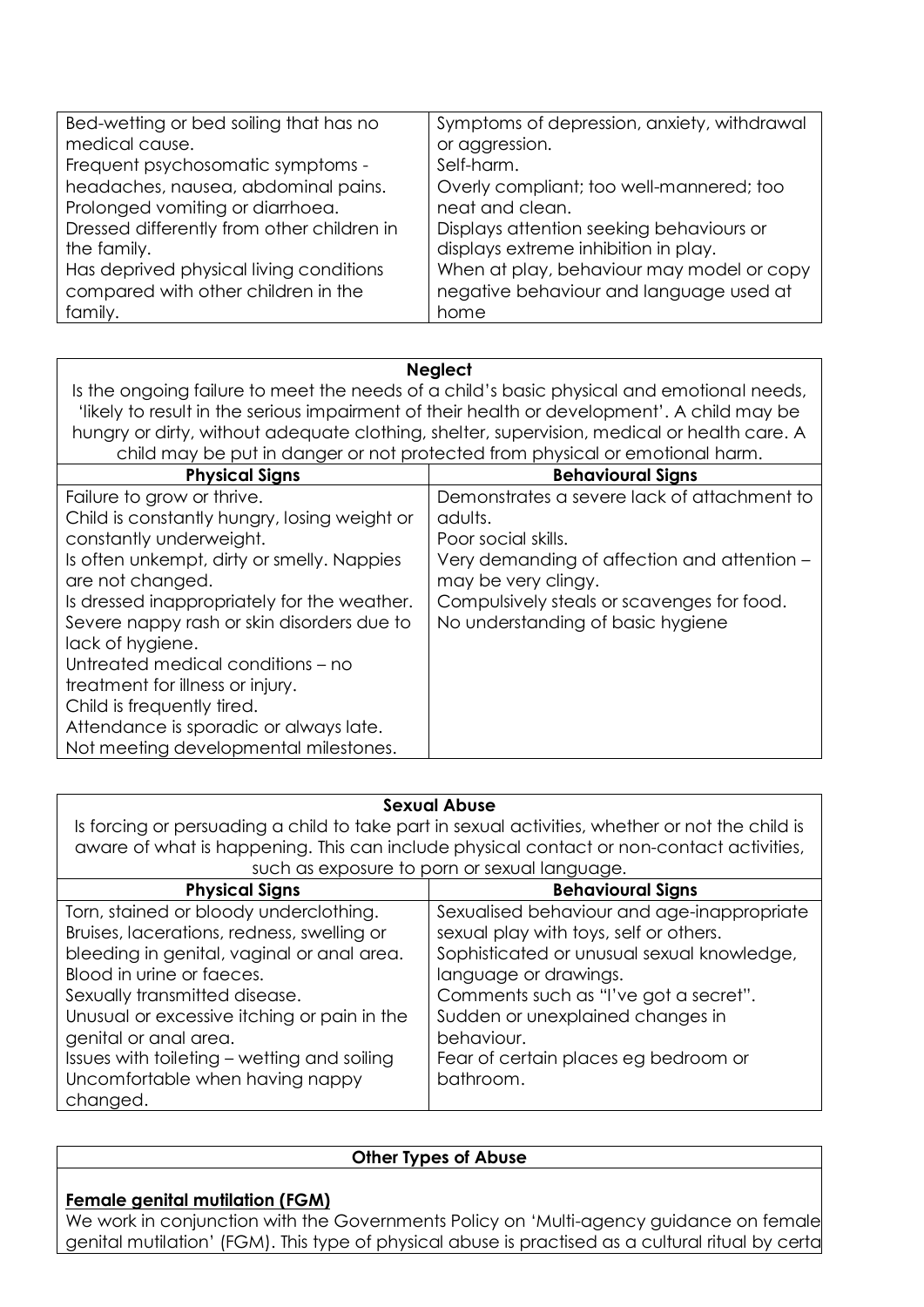ethnic groups and there is now more awareness of its prevalence in some communities in England including its effect on the child and any other siblings involved. Symptoms may incl bleeding, painful areas, and acute urinary retention, urinary infection, wound infection, septicaemia, and incontinence, vaginal and pelvic infections with depression and posttraumatic stress disorder as physiological concerns. If you have concerns about a child in this area, you should contact children's social care team in the same way as other types of phy abuse.

### **Fabricated illness**

This is also a type of physical abuse. This is where a child is presented with an illness that is fabricated by the adult carer. The carer may seek out unnecessary medical treatment or investigation. The signs may include a carer exaggerating a real illness or symptoms, comple fabrication of symptoms or inducing physical illness, e.g. through poisoning, starvation, inappropriate diet. This may also be presented through false allegations of abuse or encouraging the child to appear disabled or ill to obtain unnecessary treatment or specialistic ncouraging support.

### **Prevent**

From 1 July 2015 all schools, registered early years childcare providers and registered later years childcare providers (referred to in this advice as 'childcare providers') are subject to a duty under section 26 of the Counter-Terrorism and Security Act 2015, in the exercise of their functions, to have "due regard to the need to prevent people from being drawn into terrorism". This duty is known as the Prevent duty. It applies to a wide range of public-facing bodies.

See Prevent Policy

### **Children with SEND**

We recognise children with special educational needs (SEN) and disabilities can face additional recognise safeguarding challenges. We would look out for the following indicators:

→ 长 assumptions that indicators of possible abuse such as behaviour, mood and injury related to the child's disability without further exploration;

children with SEN and disabilities can be disproportionally impacted by things like  $\frac{1}{2}$ bullying- without outwardly showing any signs; and

清长 communication barriers and difficulties in overcoming these barriers.

# **Confidentiality**

All suspicions, enquiries and external investigations are kept confidential and shared only with those who need to know. Any information is shared in line with guidance from the LSCB. See Confidentiality Policy.

### **Informing parents**

Parents are normally the first point of contact. If a suspicion of abuse is recorded, parents are informed at the same time as the report is made, except where the guidance of the LSCB/ local authority children's social care team/Police does not allow this. This will usually be the case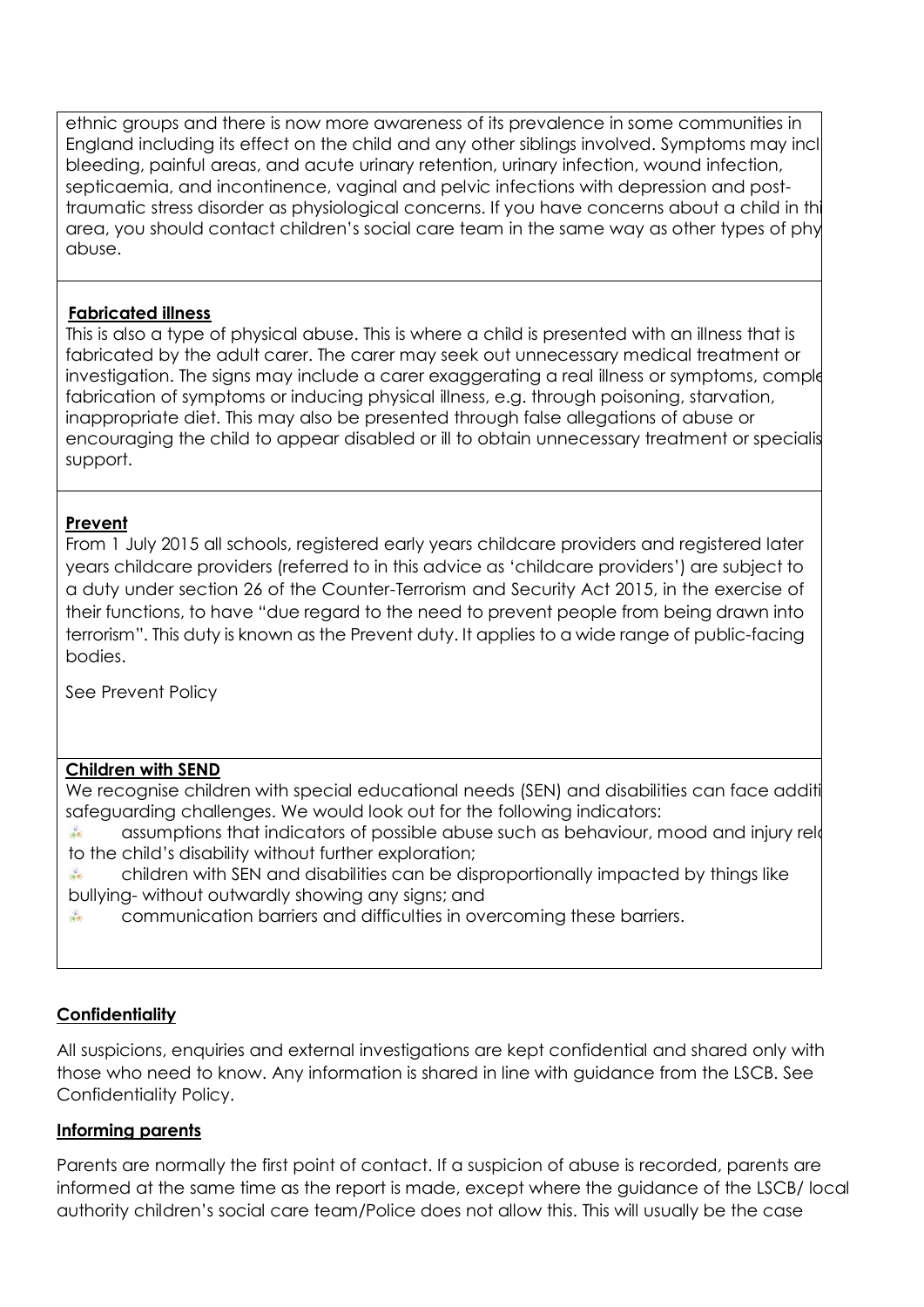where the parent or family member is the likely abuser, or where a child may be endangered by this disclosure. In these cases, the investigating officers will inform parents.

# **Working in Partnership with parents and families**

The nursery staff team will inform parents of their child protection duties from when the time a parent takes up a place within the nursery. We will also encourage parents to talk about any concerns they might have for either their own child or other children**.** The nursery takes every step in its power to build up trusting and supportive relations among families, staff, students and volunteers within the nursery.

The nursery continues to welcome the child and the family whilst enquiries are being made in relation to abuse in the home situation. Parents and families will be treated with respect in a nonjudgmental manner whilst any external investigations are carried out in the best interests of the child.

Confidential records kept on a child are shared with the child's parents or those who have parental responsibility for the child, only if appropriate in line with guidance of the LSCB with the proviso that the care and safety of the child is paramount. We will do all in our power to support and work with the child's family.

### **Staffing and volunteering**

We are vigilant in our recruitment procedures aiming to ensure all people working with children are suitable to do so. We are committed to ensuring the well-being and safety of all children is paramount. It is important that we have robust safer recruitment systems in place to safeguard and protect all children and team members. At Minis we follow this safer recruitment procedures each and every time we recruit a new member to join our team, including volunteers. See Safer Recruitment Policy.

### **Allegations against employees, students or volunteers of the nursery or any other person working on the premises**

If an allegation is made against a member of staff, student or volunteer or any other person who works on the nursery premises regardless of whether the allegation relates to the nursery premises or elsewhere, we will follow the procedure below.

An allegation should not be confused with a complaint, is defined as a person working with children who has:

- Behaved in a way that has harmed a child or may have harmed a child.
- Possibly committed a criminal offence against or related to a child.
- Behaved toward a child or children in a way that indicates they pose a risk of harm to children.

The allegation should be reported to the DSL. If this person is the subject of the allegation, then this should be reported to the Childcare Director or Owner.

The Local Authority Designated Officer (LADO), Ofsted (if the allegation grants OFSTED being made aware) and the LSCB will then be informed immediately in order for this to be investigated by the appropriate bodies promptly:

 $\frac{1}{2}$ The LADO will be informed immediately for advice and guidance

 $\frac{1}{2}$ A full investigation will be carried out by the appropriate professionals (LADO, Ofsted, LSCB) to determine how this will be handled